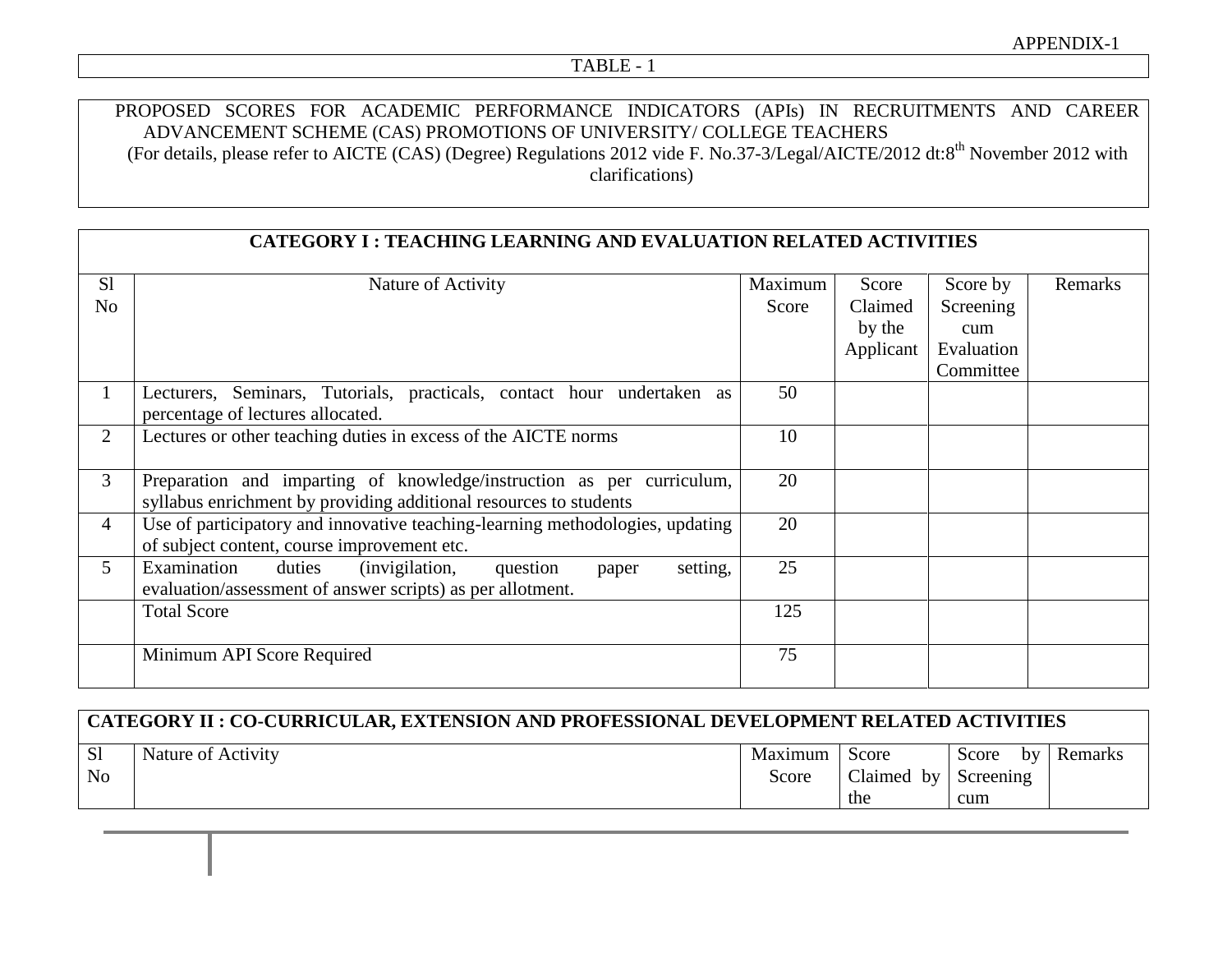|                |                                                                               |    | Applicant | Evaluation |  |
|----------------|-------------------------------------------------------------------------------|----|-----------|------------|--|
|                |                                                                               |    |           | Committee  |  |
|                |                                                                               |    |           | Committee  |  |
|                | Student related co-curricular, extension and field based activities (such as  | 20 |           |            |  |
|                | extension work through NSS/NCC and other channels, cultural activities,       |    |           |            |  |
|                | subject related events, advertisement and counseling)                         |    |           |            |  |
| $\overline{2}$ | Contribution of Corporate Life and Management of the department and           | 15 |           |            |  |
|                | institution through participation in academic and administrative committees   |    |           |            |  |
|                | and responsibilities.                                                         |    |           |            |  |
| 3              | Professional Development activities (such as participation in seminars,       | 15 |           |            |  |
|                | conferences, short term training courses, talks, lectures, membership of      |    |           |            |  |
|                | associations, dissemination and general articles, not covered in Category III |    |           |            |  |
|                | below)                                                                        |    |           |            |  |
|                | <b>Total Score</b>                                                            | 50 |           |            |  |
|                |                                                                               |    |           |            |  |
|                | Minimum API Score Required                                                    | 15 |           |            |  |
|                |                                                                               |    |           |            |  |

| <b>CATEGORY III : RESEARCH AND ACADEMIC CONTRIBUTIONS</b> |                                 |                                                                                     |                                                                                               |                                                                              |                                            |                                                         |         |  |  |
|-----------------------------------------------------------|---------------------------------|-------------------------------------------------------------------------------------|-----------------------------------------------------------------------------------------------|------------------------------------------------------------------------------|--------------------------------------------|---------------------------------------------------------|---------|--|--|
| Sl No                                                     | <b>APIs</b>                     | Engineering                                                                         | Faculties of Languages<br>Humanities/Social/Scien<br>ces/Management                           | Maximum<br>Points<br>for<br>University<br>and College<br>teacher<br>position | Score<br>Claimed<br>the<br>by<br>Applicant | Score by<br>Screening<br>cum<br>Evaluation<br>Committee | Remarks |  |  |
| <b>III</b> A                                              | Research<br>Papers<br>published | Refereed Journals*<br>Numbers:<br>Non-refereed but recognized and                   | Refereed Journals*<br>Numbers:<br>Non-referred<br>but                                         | 15/<br>publication<br>10/                                                    |                                            |                                                         |         |  |  |
|                                                           |                                 | journals<br>reputable<br>and<br>periodicals, having ISBN/ISSN<br>number<br>Numbers: | recognized and reputable<br>journals and periodicals,<br>having ISBN/ISSN<br>number. Numbers: | publication                                                                  |                                            |                                                         |         |  |  |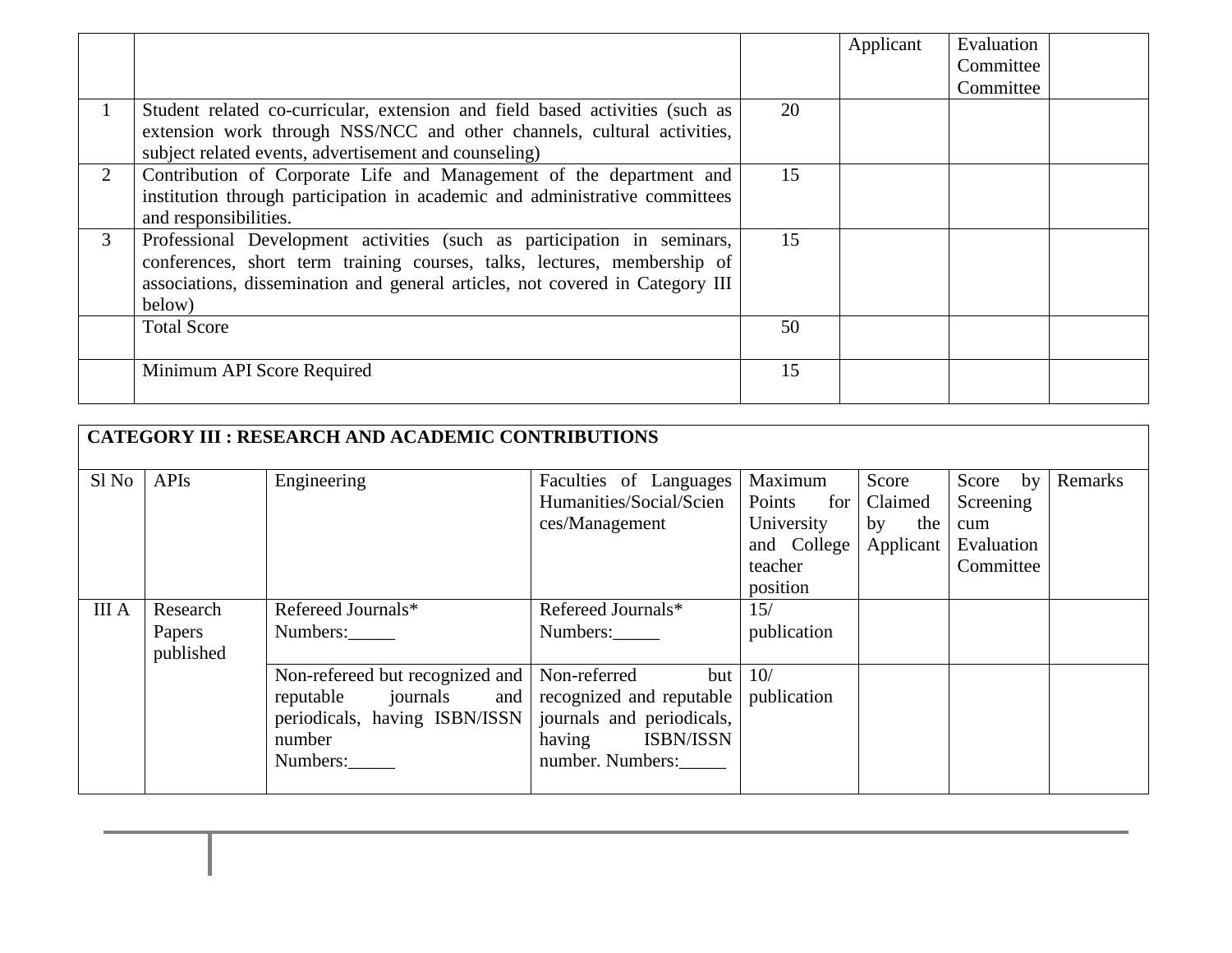|             |                | Seminar/Conference                                            | Conference proceedings   International |                  |  |  |
|-------------|----------------|---------------------------------------------------------------|----------------------------------------|------------------|--|--|
|             |                | proceedings as full papers, etc.                              | full papers,<br>etc.<br>as             | $10$ /publicatio |  |  |
|             |                | (Abstracts not to be included)                                | (Abstracts not to be                   | n                |  |  |
|             |                |                                                               | included)                              | National         |  |  |
|             |                | Numbers:                                                      | Numbers:                               | 5/publication    |  |  |
|             |                |                                                               |                                        |                  |  |  |
| $\rm III$ B | Research       | Text or reference<br>books                                    | Text or reference books                | $50$ /sole       |  |  |
|             | Publications   | International<br>published<br>by                              | published<br>by                        | author,          |  |  |
|             | (books,        | Publishers with an established                                | International Publishers               | 10/chapter in    |  |  |
|             | in<br>chapters | peer review system.                                           | with an established peer               | an<br>edited     |  |  |
|             | books, other   | Numbers:                                                      | review system.                         | book             |  |  |
|             | than referred  |                                                               | Numbers:                               |                  |  |  |
|             | journal        |                                                               |                                        |                  |  |  |
|             | articles)      | Subject Books by National level                               | Subject Books<br>by                    | 25/sole          |  |  |
|             |                | publishers/State and Central                                  | National<br>level                      | author,          |  |  |
|             |                | Government Publications with                                  | publishers/State<br>and                | 5/chapter in     |  |  |
|             |                | ISBN/ISSN numbers.                                            | Government<br>Central                  | an<br>edited     |  |  |
|             |                | Numbers:                                                      | Publications<br>with                   | book             |  |  |
|             |                |                                                               | ISBN/ISSN numbers.                     |                  |  |  |
|             |                |                                                               | Numbers:                               |                  |  |  |
|             |                | Subject Books by other local                                  | Subject Books by other $ 15/$          | sore             |  |  |
|             |                | publishers with ISBN/ISSN                                     | local publishers with                  | author and 3/    |  |  |
|             |                | numbers                                                       | ISBN/ISSN numbers                      | chapter<br>in    |  |  |
|             |                | Numbers:                                                      | Number:                                | edited books     |  |  |
|             |                |                                                               |                                        |                  |  |  |
|             |                | Chapters contributed to edited                                | Chapters contributed to                | 10/chapter       |  |  |
|             |                | knowledge based<br>volumes                                    | edited knowledge based                 |                  |  |  |
|             |                | by International<br>published                                 | volumes published by                   |                  |  |  |
|             |                | Publishers.                                                   | <b>International Publishers.</b>       |                  |  |  |
|             |                | Chapters contributed to edited                                | Chapter in knowledge                   | 5/ Chapter       |  |  |
|             |                | knowledge based<br>volumes                                    | based volume in Indian/                |                  |  |  |
|             |                | by International<br>published                                 | national level Publishers              |                  |  |  |
|             |                | Publishers. Chapters contributed                              | with<br><b>ISBN/ISSN</b>               |                  |  |  |
|             |                | knowledge based<br>to edited                                  | numbers<br>and<br>with                 |                  |  |  |
|             |                | published<br>by<br>volumes                                    | numbers of national and                |                  |  |  |
|             |                | Indian/National level Publishers   International directories. |                                        |                  |  |  |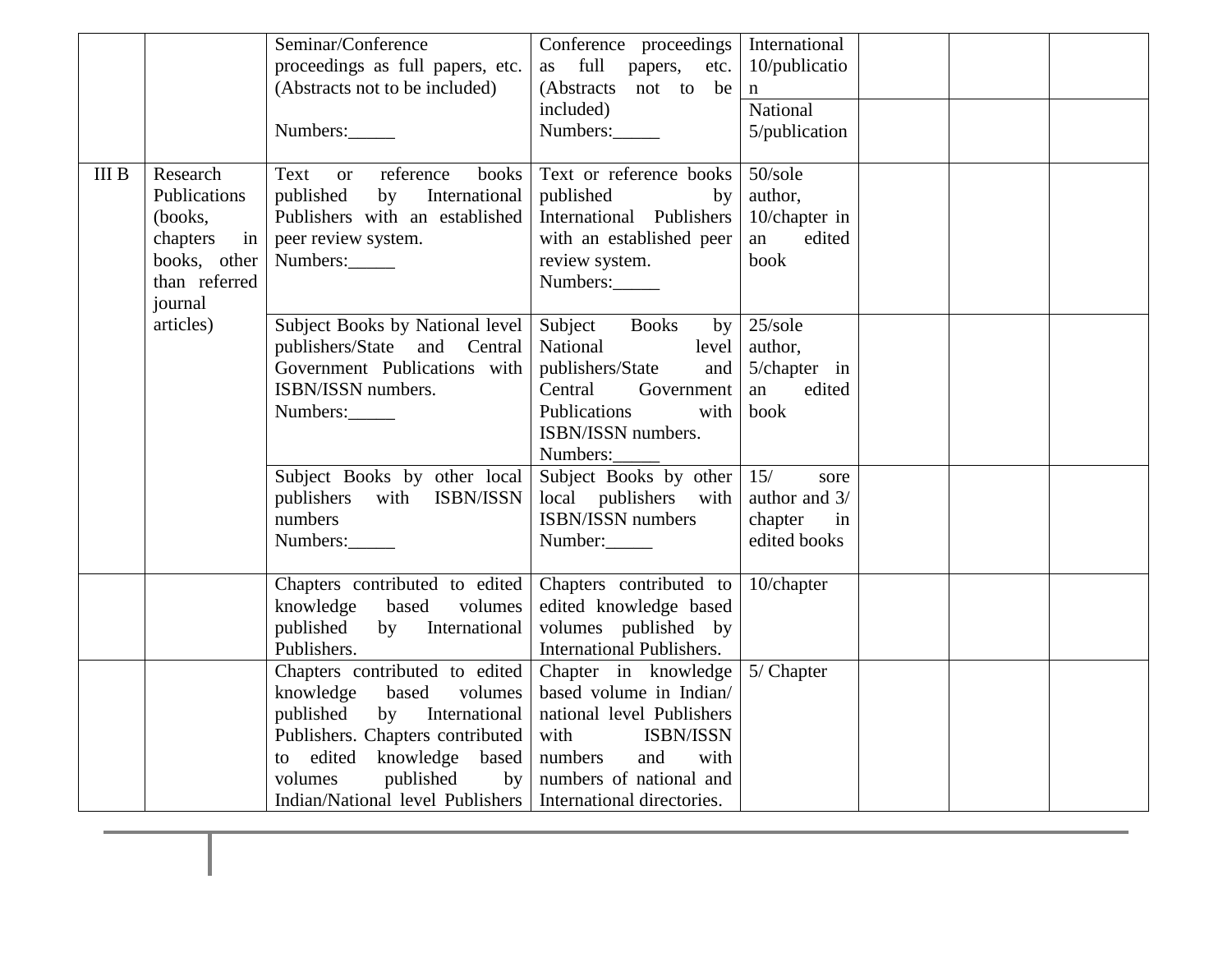|  | <b>ISBN/ISSN</b><br>with<br>and<br>numbers |  |  |  |
|--|--------------------------------------------|--|--|--|
|  | with<br>and<br>numbers<br>national<br>- OI |  |  |  |
|  | International directories                  |  |  |  |

| III(C)   | <b>RESEARCH PROJECTS</b>                    |                                                                                                         |                                                                                                        |                                                                                     |                                            |                                                            |         |
|----------|---------------------------------------------|---------------------------------------------------------------------------------------------------------|--------------------------------------------------------------------------------------------------------|-------------------------------------------------------------------------------------|--------------------------------------------|------------------------------------------------------------|---------|
|          |                                             |                                                                                                         |                                                                                                        |                                                                                     | Score<br>Claimed<br>by<br>the<br>Applicant | Score<br>by<br>Screening<br>cum<br>Evaluation<br>Committee | Remarks |
| IILC(i)  | Sponsored projects carried<br>out/ongoing   | Major<br>Projects<br>mobilized<br>amount<br>with grants<br>above<br>Rs.30.0 lakh                        | Major<br>Projects<br>mobilized<br>amount<br>with grants<br>above<br>Rs.5.0 lakh                        | 20/each<br>project                                                                  |                                            |                                                            |         |
|          |                                             | Major<br>Projects<br>mobilized<br>amount<br>with grants<br>above<br>Rs.5.00 lakh upto<br>Rs.30.0 lakh   | Major<br>Projects<br>mobilized<br>amount<br>with minimum of<br>Rs.3.0<br>lakh<br>upto<br>Rs.5.0 lakh   | 15/each<br>project                                                                  |                                            |                                                            |         |
|          |                                             | Projects<br>Minor<br>mobilized<br>(amount<br>with grants above<br>Rs.50,000<br>up<br>to<br>Rs.5.0 lakh) | Projects<br>Minor<br>mobilized<br>(amount<br>with grants<br>above<br>Rs.25,000<br>upto<br>Rs.3.0 lakh) | 10/each<br>project                                                                  |                                            |                                                            |         |
| IILC(ii) | Consultancy projects carried<br>out/ongoing | mobilized<br>Amount<br>with minimum<br>of<br>Rs.3.0 lakh                                                | mobilized<br>Amount<br>with minimum<br>of<br>Rs.1.0 lakh                                               | 10/every<br>Rs.3.0lak<br>and<br>h<br>Rs.1.0<br>lakh<br>respective<br>1 <sub>y</sub> |                                            |                                                            |         |
| IIC(iii) | Completed Projects Quality<br>Evaluation    | Completed<br>project<br>Report (Acceptance<br>from<br>funding<br>agency)                                | Completed<br>project<br>report (Accepted by<br>founding agency)                                        | 20/each<br>major<br>project<br>10/each<br>minor                                     |                                            |                                                            |         |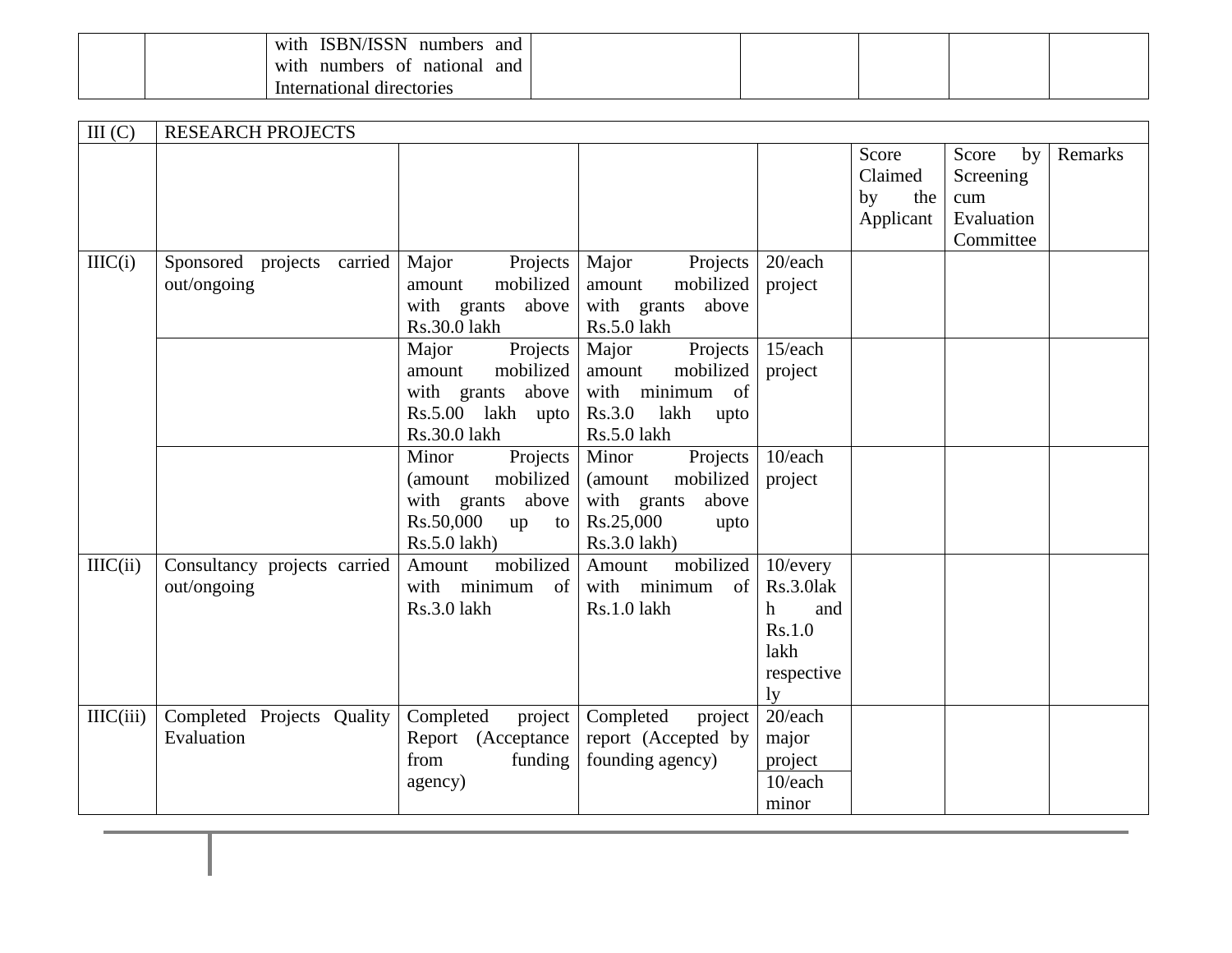|                  |                                                           |                                                                                                                                    |                                                                                                                                          | project                                                                                          |                                            |                                                                                              |         |
|------------------|-----------------------------------------------------------|------------------------------------------------------------------------------------------------------------------------------------|------------------------------------------------------------------------------------------------------------------------------------------|--------------------------------------------------------------------------------------------------|--------------------------------------------|----------------------------------------------------------------------------------------------|---------|
| $\text{IHC}(iv)$ | Projects Outcome/Outputs                                  | Major<br>policy<br>document of Govt.<br>Bodies at Central and<br>State level.<br>Patent/Technology<br>transfer/product/proc<br>ess | Major<br>policy<br>document of Govt.<br><b>Bodies at Central and</b><br>State level<br>Patent/Technology<br>transfer/product/proc<br>ess | 30/each<br>National<br>level<br>output or<br>Patent<br>50/each<br>for<br>Internatio<br>nal level |                                            |                                                                                              |         |
| III(D)           | <b>RESEARCH GUIDANCE</b>                                  |                                                                                                                                    |                                                                                                                                          |                                                                                                  | Score<br>Claimed<br>by<br>the<br>Applicant | Score<br>by<br>Screening<br>cum<br>Evaluation<br>Committe<br>e                               | Remarks |
| III D(i)         | M. Phil/ME/M. Tech                                        | Degree awarded only                                                                                                                | Degree awarded only                                                                                                                      | 3/each<br>candidate                                                                              |                                            |                                                                                              |         |
| IIID(ii)         | PhD                                                       | Degree awarded                                                                                                                     | Degree awarded                                                                                                                           | 10/each<br>candidate                                                                             |                                            |                                                                                              |         |
|                  |                                                           | Thesis submitted                                                                                                                   | Thesis submitted                                                                                                                         | 7/each<br>candidate                                                                              |                                            |                                                                                              |         |
| $\rm III$ E      | TRAINING COURSE AND CONFERENCE SEMINAR / WORKSHOP PAPERS  |                                                                                                                                    |                                                                                                                                          |                                                                                                  |                                            | $\overline{S}$ core by<br>Screenin<br>g<br>cum<br>Evaluati<br><sub>on</sub><br>Committ<br>ee | Remarks |
| III E(i)         | Attend<br>Refresher<br>Course<br>Methodology<br>Workshop, | Not less than two<br>week duration                                                                                                 | Not less<br>than<br>two<br>week duration                                                                                                 | 20/each                                                                                          |                                            |                                                                                              |         |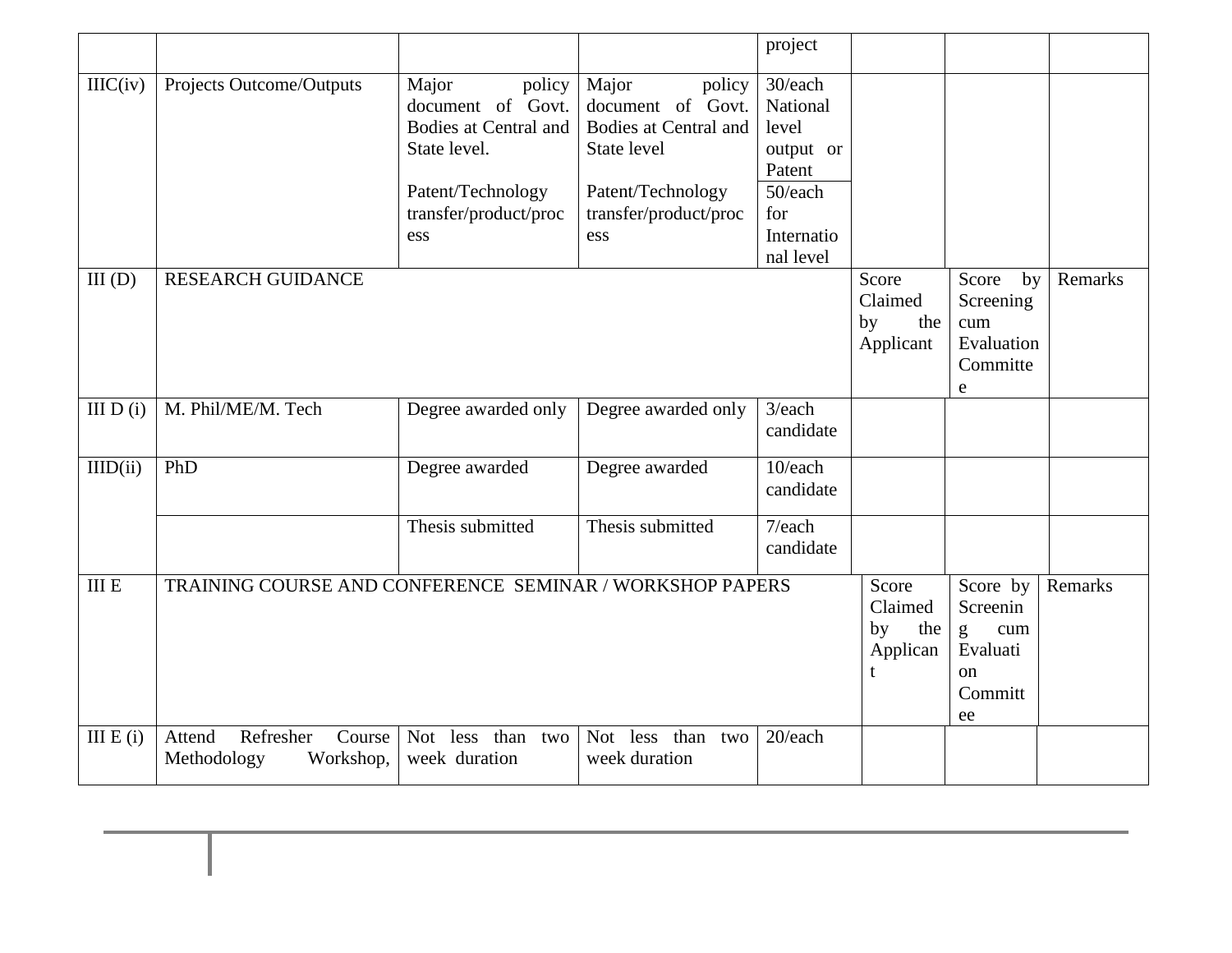|             | Training, Teaching Learning-               | One week duration    | One week duration    | 10/each   |  |
|-------------|--------------------------------------------|----------------------|----------------------|-----------|--|
|             | Evaluation<br>Technology                   |                      |                      |           |  |
|             | <b>Skills</b><br>Soft<br>Programmes,       |                      |                      |           |  |
|             | development<br>Programmes,                 |                      |                      |           |  |
|             | Development<br>Faculty                     |                      |                      |           |  |
|             | Programmes (max: 30 points)                |                      |                      |           |  |
| III $E(ii)$ | Papers<br>in                               | Participation<br>and | Participation<br>and |           |  |
|             | Conferences/Seminars/Works                 | Presentation<br>of   | Presentation<br>of   |           |  |
|             | hops etc.**                                | Research<br>papers   | Research<br>papers   |           |  |
|             |                                            | (oral/poster) in     | (oral/poster) in     |           |  |
|             |                                            | a) International     | a) International     | 15/each   |  |
|             |                                            | Conference           | Conference           |           |  |
|             |                                            |                      |                      |           |  |
|             |                                            | b) National          | b) National          | 10/each   |  |
|             |                                            |                      |                      |           |  |
|             |                                            | c) Regional/State    | c) Regional/State    | 5/each    |  |
|             |                                            | level                | level                |           |  |
|             |                                            | d) Local-            | d) Local-            | $3$ /each |  |
|             |                                            | University/Colleg    | University/Colleg    |           |  |
|             |                                            | e level              | e level              |           |  |
| $\rm III$   | Invited<br>lectures                        | International<br>a)  | a) International     | 10/each   |  |
| E(iii)      | <b>or</b><br>presentations for conferences |                      |                      |           |  |
|             |                                            |                      |                      |           |  |
|             | /symposia                                  | b) National level    | b) National level    | 5/each    |  |
|             |                                            |                      |                      |           |  |
|             |                                            |                      |                      |           |  |

\* Where ever relevant to any specific discipline the API score for paper in refereed journal would be augmented as follows : (i) Indexed journal- by 5 points ; (ii) paper with impact factor between 1 and 2 by 10 points ; (iii) paper with impact factor between 2 and 5 by 15 points; (iv) paper with impact factor between 5 and 10 by 25 pints.

\*\* If a paper presented in conference / seminar is published in the form of proceedings, the points would accrue for the publication (III (a)) and not under presentation (III (e) (ii)).

Notes : 1. It is incumbent on the Coordination Committee proposed in these Regulations and the University/College to prepare and publicize within six months subject-wise lists of journals, periodicals and publishers under categories IIIA and B. Till such time, screening/selection committees will assess and verify the categorization and scores of publications.